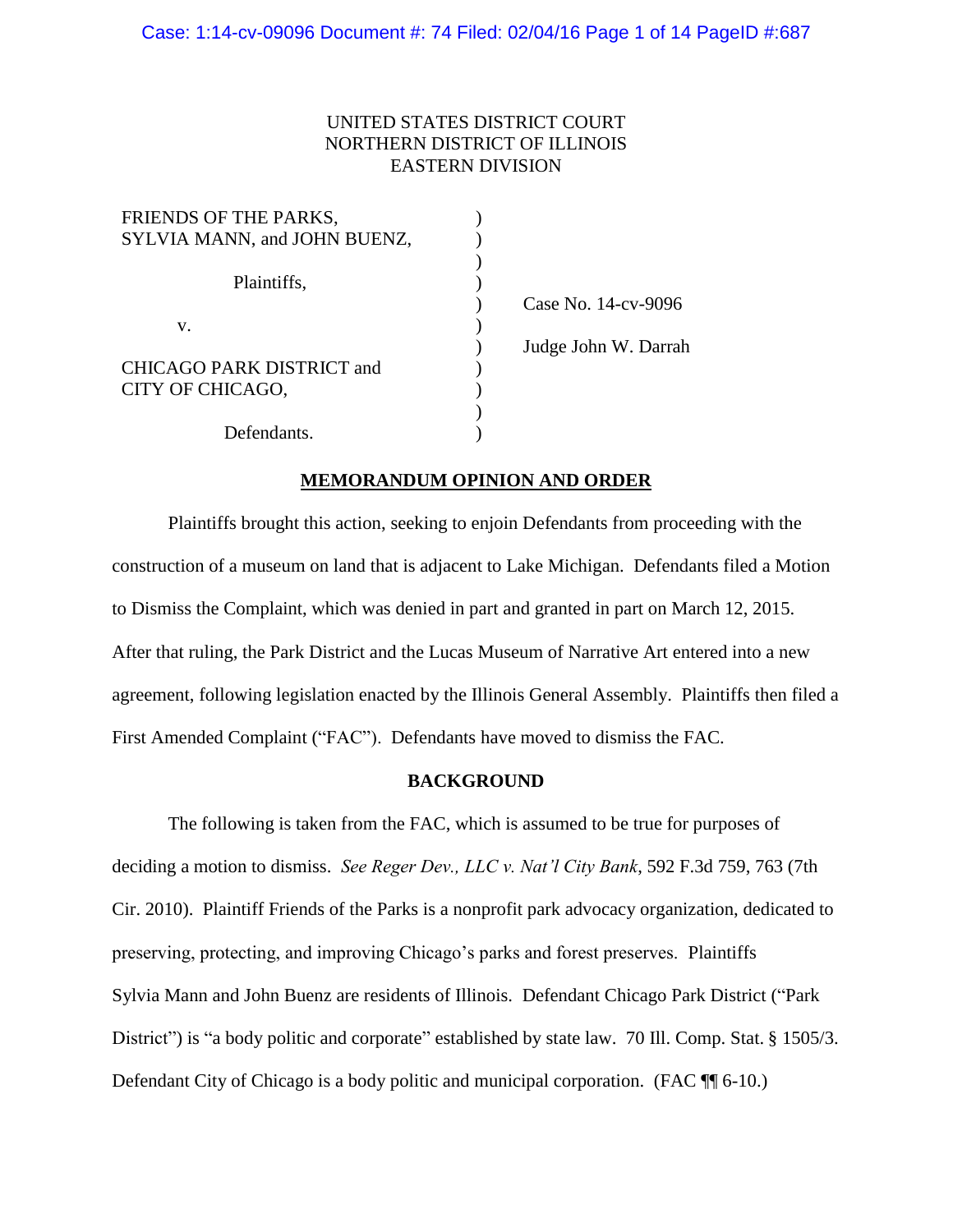#### Case: 1:14-cv-09096 Document #: 74 Filed: 02/04/16 Page 2 of 14 PageID #:688

In May 2014, a task force appointed by Chicago Mayor Rahm Emanuel issued a report

recommending the parking lots south of Soldier Field as the site for constructing a museum. The

Museum is to be operated by a nonprofit corporation with the name, the Lucas Museum of

Narrative Art (the "LMNA"); it will be dedicated to the exhibition of "narrative art" selected by

the LMNA. The Mayor publicly endorsed the proposed location. (*Id.* ¶¶ 13-16, 27.)

On or about September 8, 2014, the Park District entered into a memorandum of

understanding ("MOU") with the LMNA, memorializing the terms discussed between the Park

District and the LMNA, including the construction, use and operation of the Museum. (*Id.* Ex. A

at 2, ¶ G.) On November 13, 2014, Plaintiffs initiated this action.

After the Court's ruling on Defendants' motion to dismiss on March 12, 2015, the Illinois General Assembly, on April 23, 2015, amended the Park District Aquarium and Museum Act, 70 Ill. Comp. Stat. 1290/1 ("Museum Act"), and the Governor signed the bill into law on

May 1, 2015. The amended Museum Act, in part, provides that:

[t]he corporate authorities of cities and park districts having control or supervision over any public park or parks, including parks located on formerly submerged land, are hereby authorized to . . . permit the directors or trustees of any corporation or society organized for the construction or maintenance and operation of an aquarium or museum as hereinabove described to erect, enlarge, ornament, build, rebuild, rehabilitate, improve, maintain, and operate its aquarium or museum within any public park now or hereafter under the control or supervision of any city or park district . . . .

70 Ill. Comp. Stat. 1290/1. After the legislation was enacted, the Park District and

LMNA entered into a Ground Lease on October 14, 2015. (FAC Exh. A.) The Ground

Lease permits LMNA to construct the Museum on, and to beautify and improve, the land

lying south of Solider Field and north of the McCormick Place Lakeside Center (the

"Project Area"). (FAC Ex. A, Recital D.)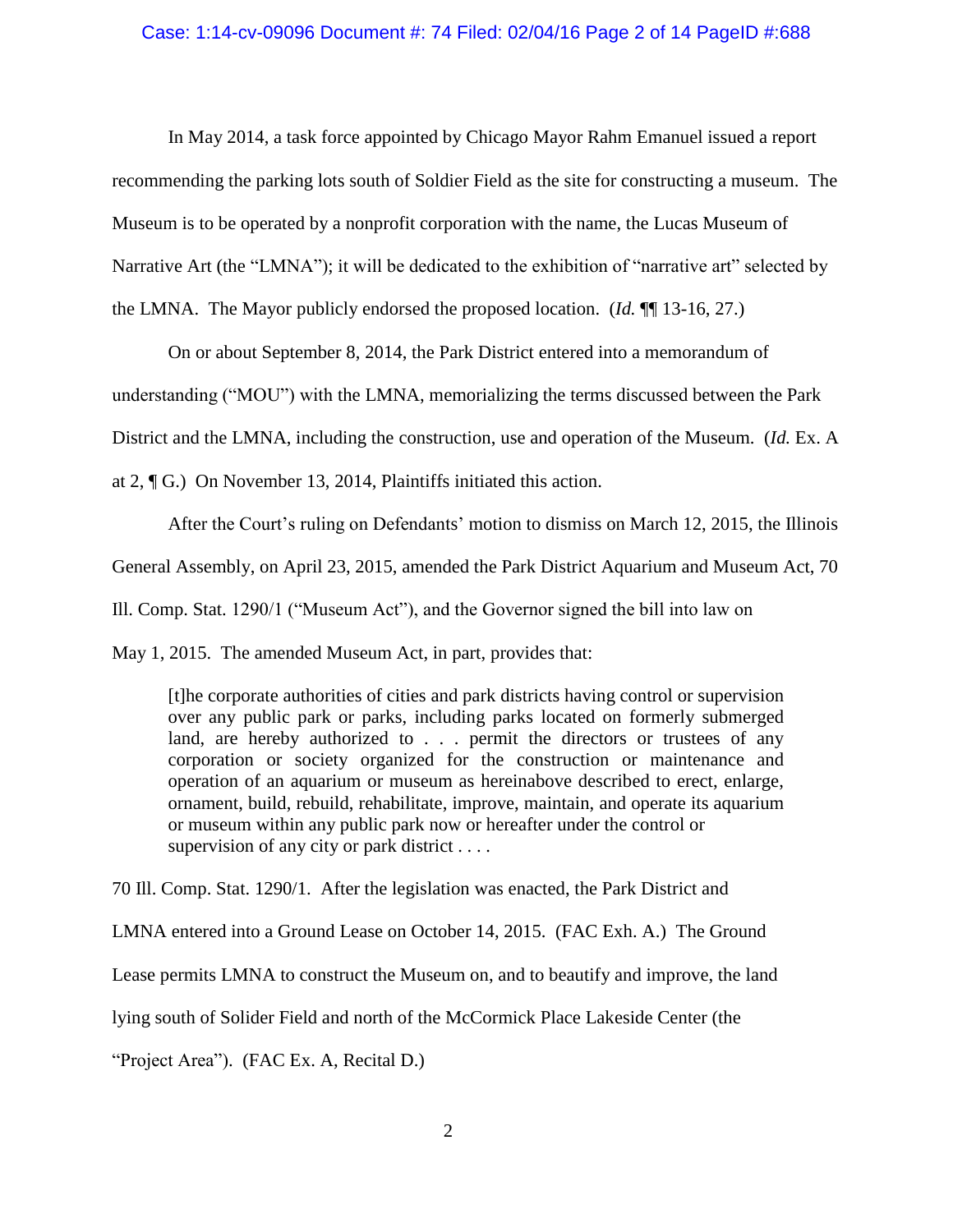#### Case: 1:14-cv-09096 Document #: 74 Filed: 02/04/16 Page 3 of 14 PageID #:689

The Ground Lease provides a term of 99 years with the option for renewal for two additional periods of 99 years. (FAC ¶¶ 25-26.) Under the terms of the lease, the LMNA assumes full and sole responsibility for the proposed building and has exclusive control over the construction, maintenance and operation, repair and management of the building. (*Id.* ¶ 29.) The interest in the property is to be conveyed for a price of ten dollars. (*Id.*  $\P$  28.)

On October 14, 2015, the Chicago Plan Commission voted to approve the Museum and to recommend to the City Council that it amend the zoning for the Project Area. On October 20, 2015, the City Council's Committee on Zoning, Landmarks and Building Standards held a public hearing on the requested zoning amendment and voted to recommend its passage to the City Council. The City Council approved the amendment on October 28, 2015. The subject property of the Ground Lease is located within Burnham Park and consists entirely of land recovered from the navigable waters of Lake Michigan, most during the 1920s. (*Id.* ¶ 20.)

On October 2, 2015, Plaintiffs filed the FAC. Plaintiffs seek to bar the transfer of control of land pursuant to the Ground Lease because, "the proposed ground lease . . . unlawfully conveys to a private party a right of continuing and exclusive control" over property recovered from the waters of Lake Michigan, which is held in trust by the State of Illinois for the people. (*Id.* ¶ 1.) Plaintiffs claim that the Ground Lease is a transfer to a private party, which violates the public trust. (*Id.*)

Plaintiffs assert a federal claim under § 1983 for violation of due process and an unlawful taking in violation of the Fifth Amendment (Count I) and state-law claims that Defendants acted *ultra vires* and in violation of the public trust (Counts II and III,

3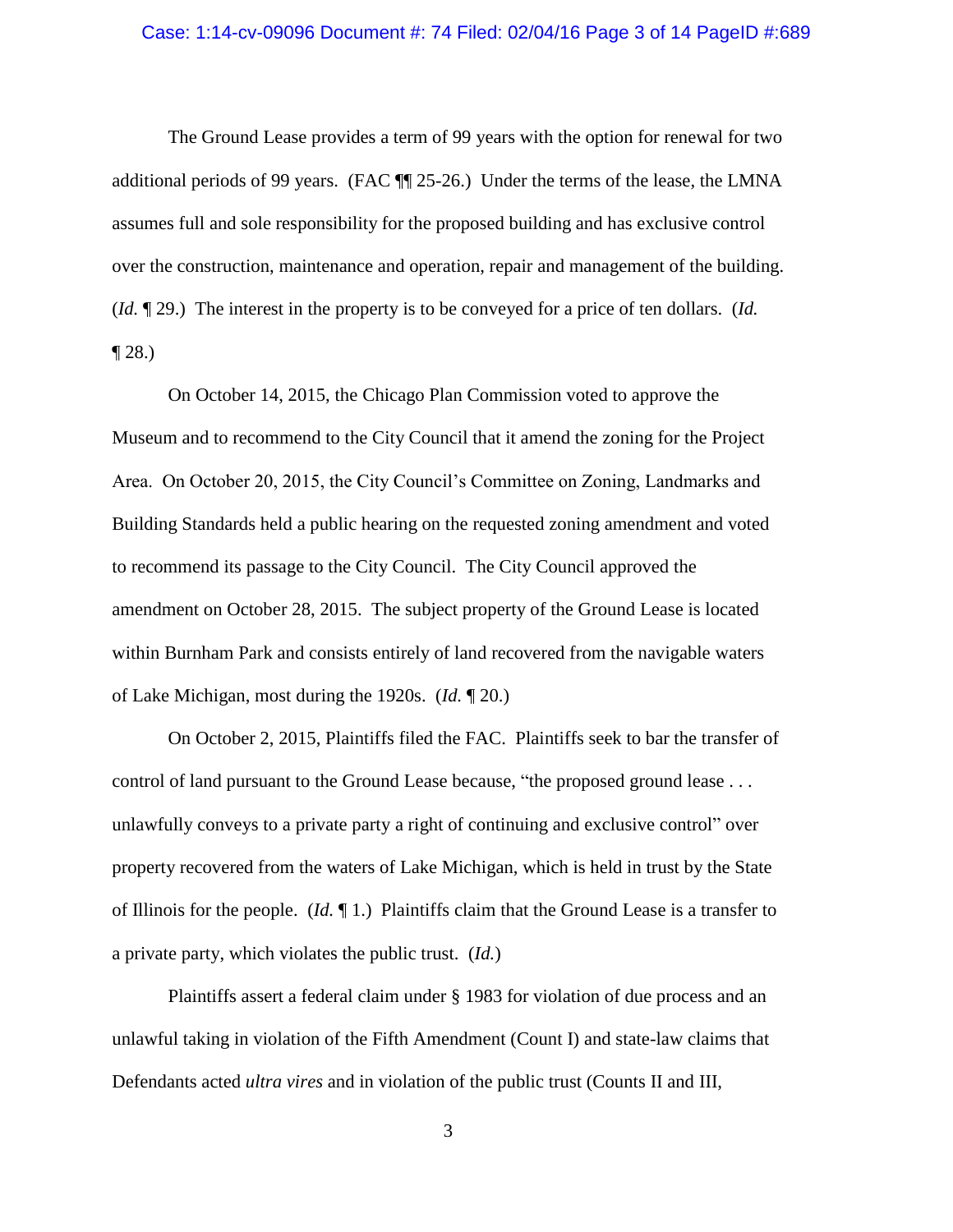# Case: 1:14-cv-09096 Document #: 74 Filed: 02/04/16 Page 4 of 14 PageID #:690

respectively). Defendants have moved to dismiss the Complaint under Rule 12(b)(6) for failure to state a claim. $<sup>1</sup>$ </sup>

# **LEGAL STANDARD**

## *12(b)(6) Motion*

A Rule 12(b)(6) motion tests the legal sufficiency of the complaint. *Christensen v.* 

*County of Boone*, 483 F.3d 454, 458 (7th Cir. 2007). To survive a 12(b)(6) motion, a complaint must allege "enough facts to state a claim to relief that is plausible on its face."

*Bell Atlantic Corp. v. Twombly*, 550 U.S. 544, 570 (2007). "Threadbare recitals of the elements of a cause of action, supported by mere conclusory statements, do not suffice." *Ashcroft v. Iqbal*, 556 U.S. 662, 678 (2009) (citing *Twombly*, 550 U.S. at 555). Rather, the complaint must provide a defendant "with 'fair notice' of the claim and its basis." *Tamayo v. Blagojevich*, 526 F.3d 1074, 1081 (7th Cir. 2008) (quoting Fed. R. Civ. P. 8(a)(2) and *Twombly*, 550 U.S. at 555).

For purposes of a motion under Rule 12(b)(6), the court accepts all well-pleaded factual allegations as true and construes all reasonable inferences in favor of the plaintiff. *Scanlan v. Eisenberg*, 669 F.3d 838, 841 (7th Cir. 2012); *Tamayo*, 526 F.3d at 1081.<sup>2</sup>

 $\overline{a}$ 

 $1$  Defendants again raise some issues previously resolved in the Opinion of March 12, 2015. Some of those issues will be addressed; but the prior Opinion, where applicable, is incorporated herein. Also, the three claims pled in the FAC present some overlapping and interrelated issues. However, each count will be discussed separately.

<sup>2</sup> Defendants have raised several factual issues, *e.g.* the argument that the museum will substantially benefit the public, (Dkt. 66, pp. 13, 15; Dkt. 72, pp. 11, 12.), that are not properly considered in resolving a 12(b)(6) motion to dismiss.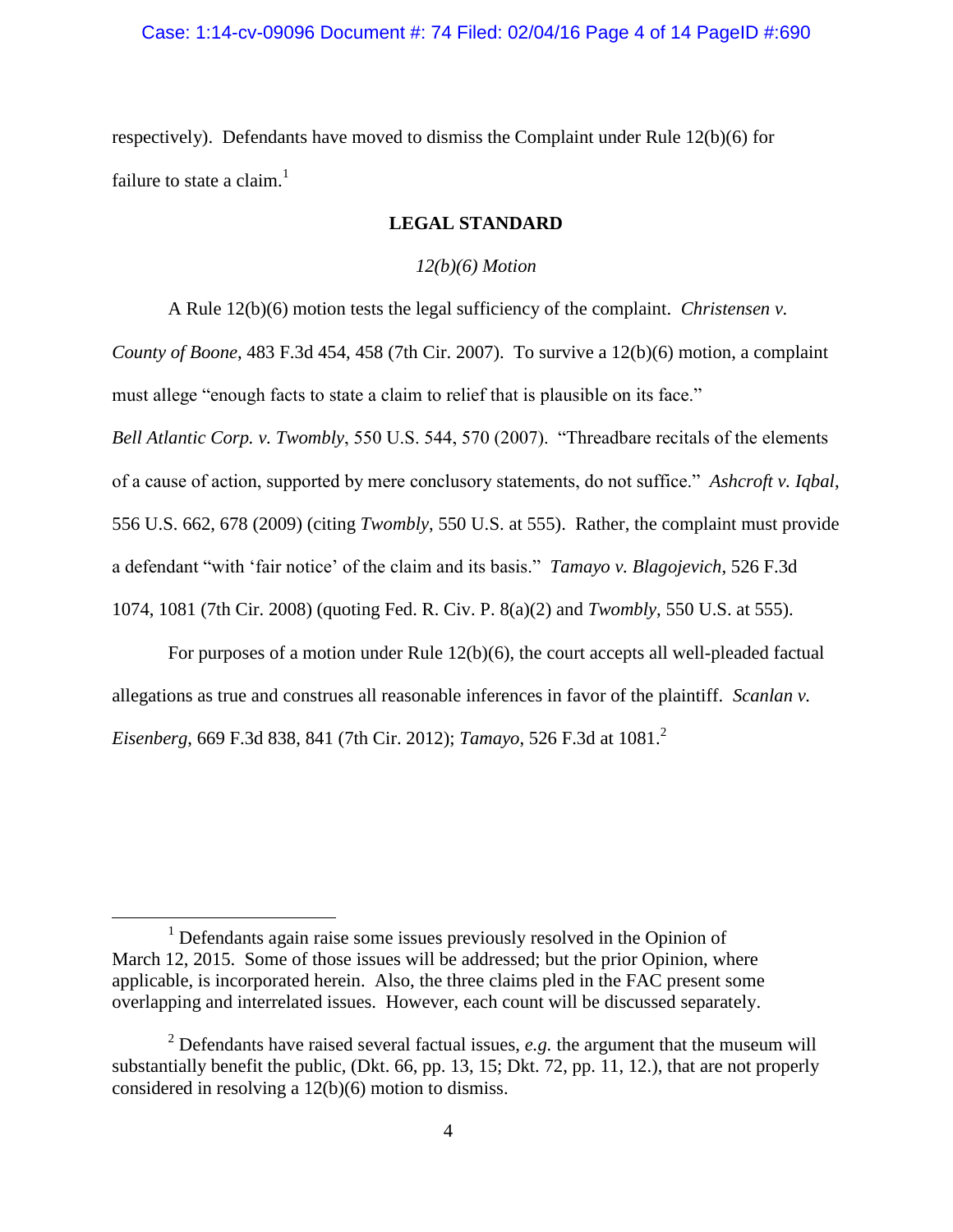Case: 1:14-cv-09096 Document #: 74 Filed: 02/04/16 Page 5 of 14 PageID #:691

## **ANALYSIS**

#### *Count I - Due-Process Claim*

As in the original Complaint, Count I of the FAC alleges a Fourteenth Amendment due-

process claim.

"Due process is a flexible concept which 'calls for such procedural protections as the particular situation demands.'" *Buttitta v. City of Chicago*, 9 F.3d 1198, 1201 (7th Cir.1993) (quoting *Morrissey v. Brewer*, 408 U.S. 471, 481 (1972)). In order to state a Fourteenth Amendment procedural due process claim, Plaintiffs must allege that " $(1)$  [they] had a constitutionally protected property interest,  $(2)$  [they] suffered a loss of that interest amounting to a deprivation, and (3) the deprivation occurred without due process of law." *LaBella Winnetka, Inc. v. Vill. of Winnetka*, 628 F.3d 937, 943-44 (7th Cir.2010). The Constitution does not create property interests; rather, protected property interests must derive from an independent source such as state law. *Buttitta*, 9 F.3d at 1201 (citing *Cleveland Bd. of Educ. v. Loudermill*, 470 U.S. 532, 538 (1985), and *Bd. of Regents v. Roth*, 408 U.S. 564, 570 (1972)).

*Friends of the Parks v. Chicago Park Dist.*, No. 14-CV-09096, 2015 WL 1188615, at \*9 (N.D.

Ill. Mar. 12, 2015).

Plaintiffs allege that Defendants deprived them of property in violation of due process by

executing the Ground Lease without specific approval from the General Assembly.

Defendants argue, first, that Plaintiffs do not have the private property interest in the

Project Area required to state a due-process claim. As more fully discussed in the Memorandum

Opinion and Order entered in this case on March 12, 2015, the Illinois Supreme Court held that

each taxpayer of Illinois has a fractional beneficial interest in the property that the state of

Illinois holds in trust for them, so as to create a protectable property interest. *Paepcke v.* 

*Public Bldg. Comm'm of Chicago*, 263 N.E.2d 11, 18 (Ill. 1970). Defendants argue that "an

alleged misuse of private public property gives rise, at most, to a state-law public trust claim, not

a due process claim," citing to *Paepcke* and *Reichlederfer v. Quinn*, 287 U.S. 315, 318-319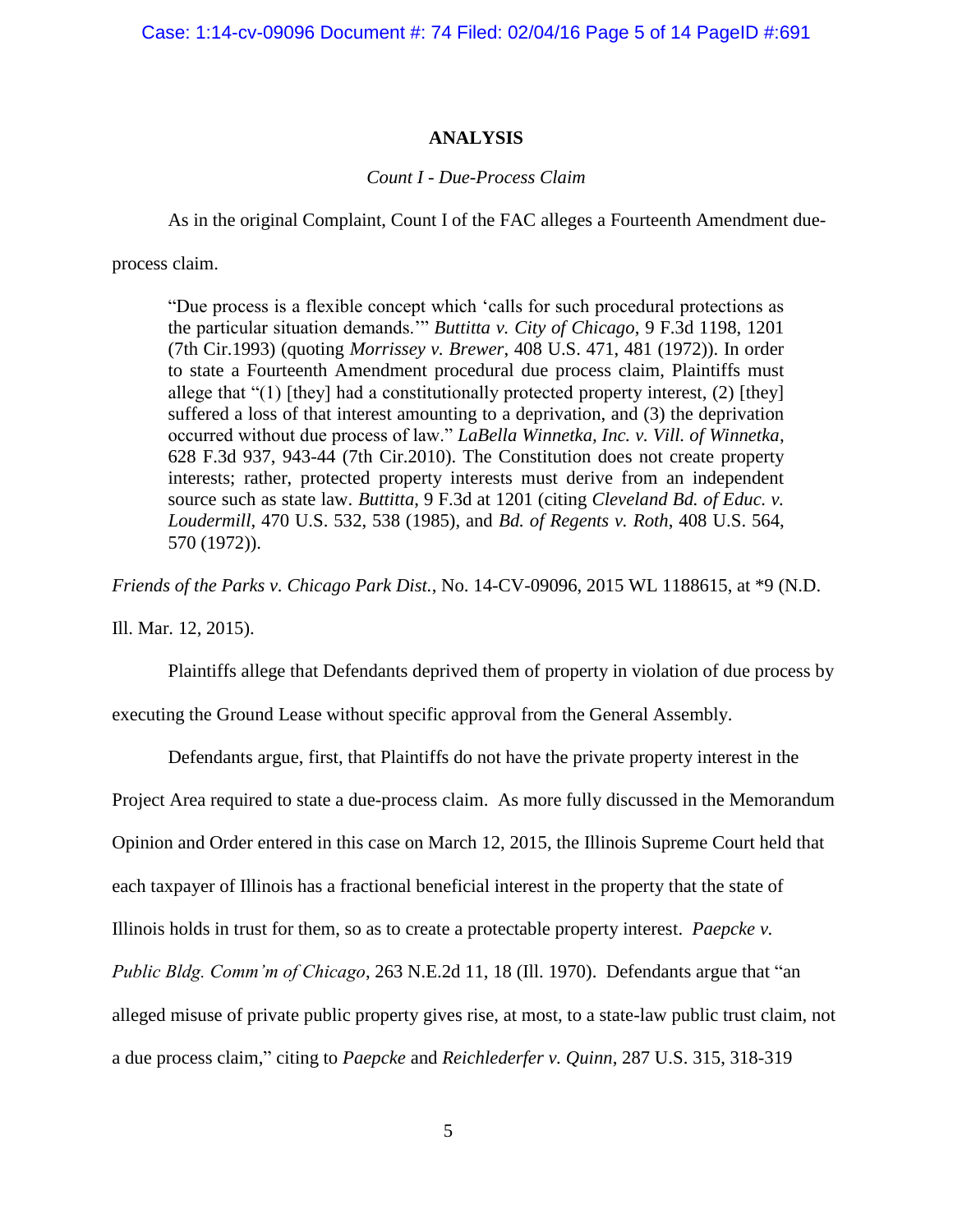(1932), in support. (Dkt. 66 at 6.) However, *Paepcke*, citing to *Reichlederfer*, determined that there was no constitutionally protected property interest derived from proximity to public parks that had been designated for a particular purpose by the legislature. Rather, *Paepcke* held that the rights asserted by Plaintiffs are derived from the public-trust doctrine. When considering whether there is a public property right to enforce the public trust, the court in *Paepcke* held:

"[i]f the 'public trust' doctrine is to have any meaning or vitality at all, the members of the public, at least taxpayers who are the beneficiaries of that trust, must have the right and standing to enforce it. To tell them that they must wait upon governmental action is often an effectual denial of the right for all time."

*Paepcke*, 263 N.E.2d at 18.

Defendants further argue that even if Plaintiffs have a constitutionally-protected property interest in the Project Area, the amendment of the Museum Act provided the necessary approval from the General Assembly and that the legislative procedure resulting in that amendment provided Plaintiffs with sufficient process for the deprivation of that interest. Plaintiffs, however, plead that the General Assembly, in enacting the legislation purportedly transferring control of the property, did not "refer specifically to the alienation, forfeiture or disposition of the land that is subject of the ground lease." (FAC ¶ 53.) Plaintiffs have alleged that, by failing to provide specific approval for the transfer of the subject land, the General Assembly has acted in violation of Plaintiffs' right to due process. Construing the allegations in Plaintiffs' favor, Plaintiffs have sufficiently stated a procedural due-process claim under the Fourteenth Amendment. Thus, Defendants' Motion to Dismiss is denied with respect to Count I.

# *Count II - Ultra Vires Claim*

In Count II of the Complaint, Plaintiffs allege that the Park District is acting *ultra vires*  by entering into a lease with the LMNA without a specific authorization from the General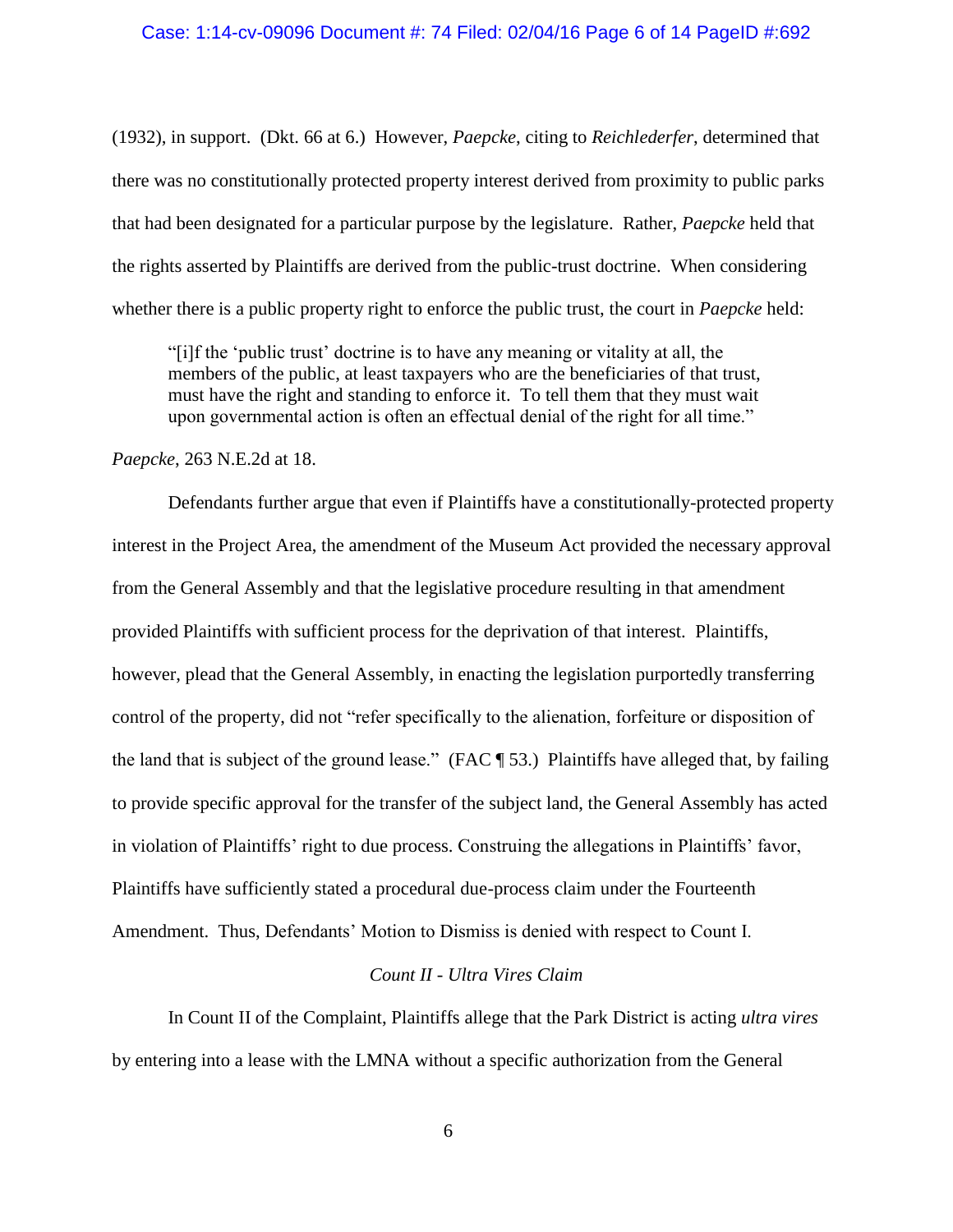### Case: 1:14-cv-09096 Document #: 74 Filed: 02/04/16 Page 7 of 14 PageID #:693

Assembly. Defendants contend that "in amending the Museum Act, elected representatives of the State discharged their legislative responsibilities in the manner prescribed by law." (Dkt. 66, p. 8.)

However, "[i]t is an established rule that the General Assembly cannot delegate its general legislative power to determine what the law shall be." *Hill v. Relyea*, 216 N.E.2d 795, 797 (Ill. 1966). "[I]t may delegate to others the authority to do those things which the legislature might properly do, but cannot do as understandingly or advantageously." *Id.* "The former involves a discretion as to what the law shall be; the latter is merely an authority or discretion as to its execution, to be exercised under and in pursuance of the law." *Id.*

The amended Museum Act provides that:

a city or park district may enter into a lease for an initial term not to exceed 99 years, subject to renewal, allowing a corporation or society as hereinabove described to erect, enlarge, ornament, build, rebuild, rehabilitate, improve, maintain, and operate its aquarium or museum, together with grounds immediately adjacent to such aquarium or museum, and to use, possess, and occupy grounds surrounding such aquarium or museum as hereinabove described for the purpose of beautifying and maintaining such grounds in a manner consistent with the aquarium or museum's purpose, and on the conditions that (1) the public is allowed access to such grounds in a manner consistent with its access to other public parks, and (2) the city or park district retains a reversionary interest in any improvements made by the corporation or society on the grounds, including the aquarium or museum itself, that matures upon the expiration or lawful termination of the lease.

70 Ill. Comp. Stat. § 1290/1. Defendants argue that although the amendment did not grant authority to transfer control of the subject property to a private entity for a specific purpose benefitting the public, the above-cited language of the amendment alone is sufficient. However, formerly submerged land is held in "a title different in character from that which the state holds in lands intended for sale. It is different from the title which the United States hold in the public lands which are open to pre-emption and sale." *Illinois Cent. R. Co. v. State of Illinois*, 146 U.S.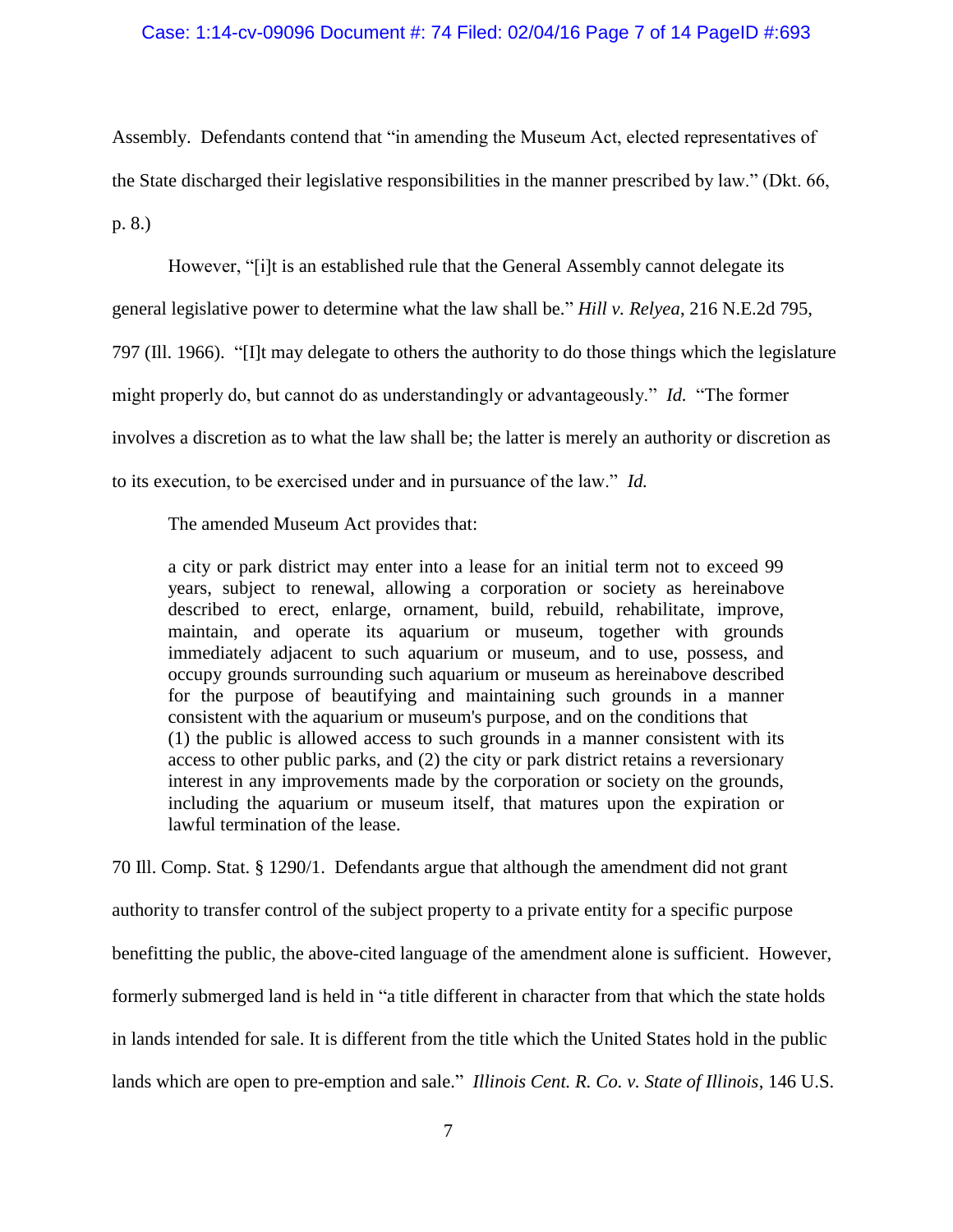#### Case: 1:14-cv-09096 Document #: 74 Filed: 02/04/16 Page 8 of 14 PageID #:694

387, 452 (1892). As discussed in the previous opinion of March 12, 2015, whether the use of previously submerged Illinois land protected by the public-trust doctrine is permissible has been determined by the courts in light of the authorizing legislation by the Illinois General Assembly. *Illinois Central Railroad*, the seminal opinion on this issue, held that land in the public trust is "held by the whole people for purposes in which the whole people are interested."

*Illinois Cent. R. Co.*, 146 U.S. at 456 (emphasis added). "A disposition of these submerged lands, by the State, is a question of the power of the State, acting as a governmental body." *Bowes v. City of Chicago*, 120 N.E.2d 15, 22-23 (Ill. 1954). Plaintiffs adequately plead that the amendment enacted by the General Assembly was not sufficient to transfer control of publictrust land to a private entity.

Defendants also argue that any specific grant of authority would violate the special legislation clause of the Illinois Constitution. The special legislation clause provides: "The General Assembly shall pass no special or local law when a general law is or can be made applicable." ILL. CONST. 1970, art. IV, § 13.

This constitutional provision does not prohibit all classifications; rather, its purpose is to prevent arbitrary legislative classifications. . . . If any set of facts can be reasonably conceived that justifies distinguishing the class to which the statute applies from the class to which the statute is inapplicable, then the General Assembly may constitutionally classify persons and objects for the purpose of legislative regulation or control, and may enact laws applicable only to those persons or objects.

*Petition of Vill. of Vernon Hills*, 658 N.E.2d 365, 367 (Ill. 1995). "[T]he purpose of the special legislation clause is to prevent arbitrary legislative classifications that discriminate in favor of a select group without a sound, reasonable basis." *Best v. Taylor Mach. Works*, 689 N.E.2d 1057, 1069-70 (Ill. 1997).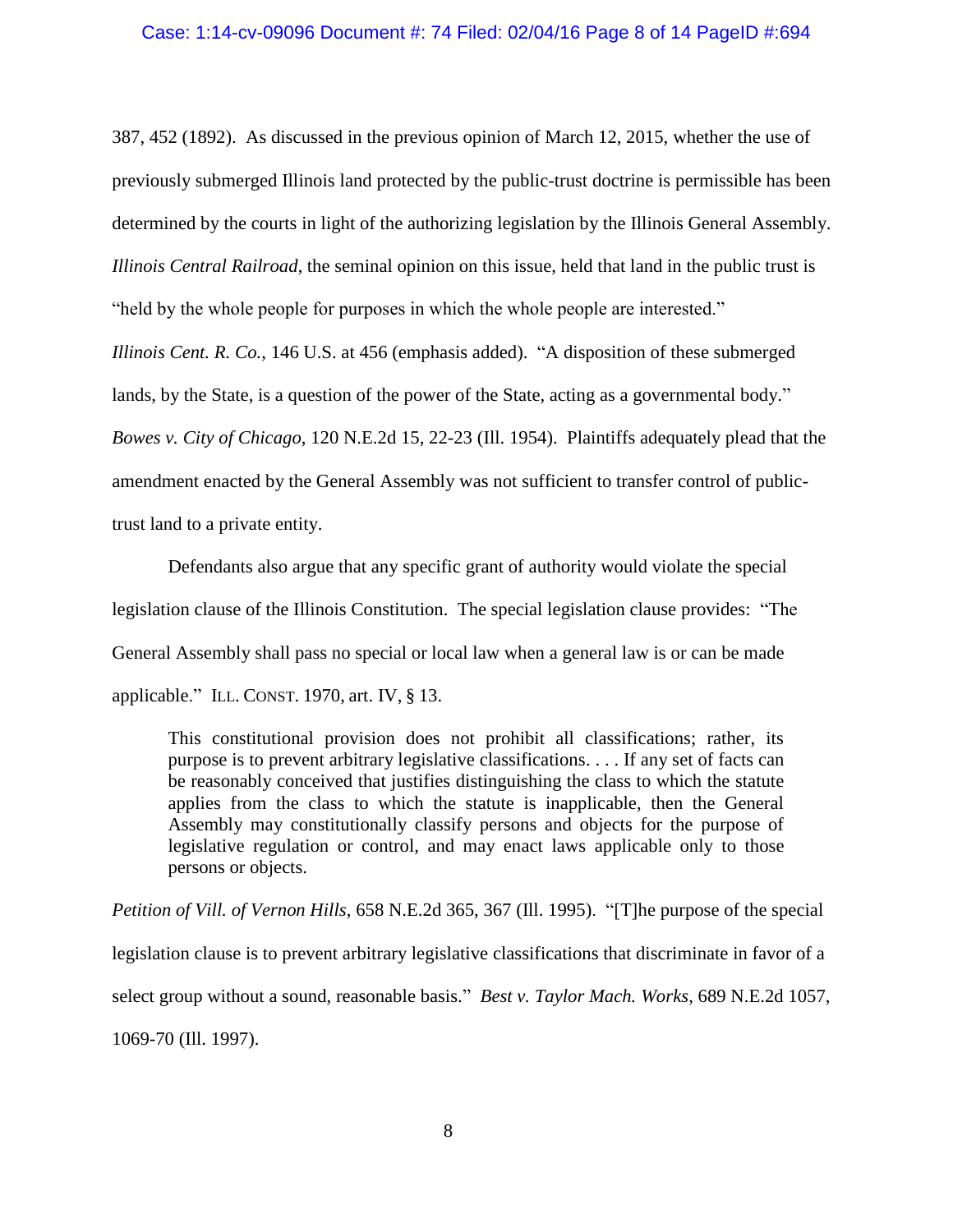#### Case: 1:14-cv-09096 Document #: 74 Filed: 02/04/16 Page 9 of 14 PageID #:695

This concern has previously been addressed by the courts in the context of the public trust doctrine. As originally written, the Museums in Parks Act, "which limited the privilege to museums located in a public park on the first day of July, 1903, was intended to apply, and as a matter of fact did apply, only to [the Field Museum]." *S. Park Comm'rs v. Montgomery Ward & Co.*, 93 N.E. 910, 912 (Ill. 1910). However, the legislature amended the statute to prevent a suit accusing the State of giving a special privilege to the Field Museum. *See* Journal of the Senate of the 47th General Assembly of the State of Illinois, p. 941-42; *S. Park Comm'rs*, 93 N.E. at 912.

In *People ex rel. Attorney Gen. v. Kirk*, 45 N.E. 830 (Ill. 1896), a case in which a grant to a private entity was upheld, the Illinois Supreme Court considered whether the transfer of public trust land to private parties was valid "under an act of the legislature of the state of Illinois passed in the year 1889, and for the purpose of having removed the filling, breakwaters, and extension of the drive already made under said contracts." *Kirk*, 45 N.E. at 830. In *People ex rel. Scott v. Chicago Park Dist.*, 360 N.E.2d 773 (Ill. 1976), the Illinois Supreme Court analyzed whether a bill conveying submerged land to the United Steel Corporation violated the public trust doctrine. *Scott*, 360 N.E.2d at 777-781. In *Lake Michigan Fed'n v. U.S. Army Corps of Engineers*, 742 F. Supp. 441, 445 (N.D. Ill. 1990), the court examined a grant by the General Assembly of the lakebed to Loyola University of Chicago. *Lake Michigan Fed'n*, 742 F. Supp. at 445. None of these cases raise the special legislation clause as a potential bar to public trust transfers.

Plaintiffs have plausibly stated a claim that conveyance of park lands by the Park District is *ultra vires* for the purposes of a motion to dismiss under 12(b)(6). Thus, Defendants' Motion to Dismiss is denied with respect to Count II.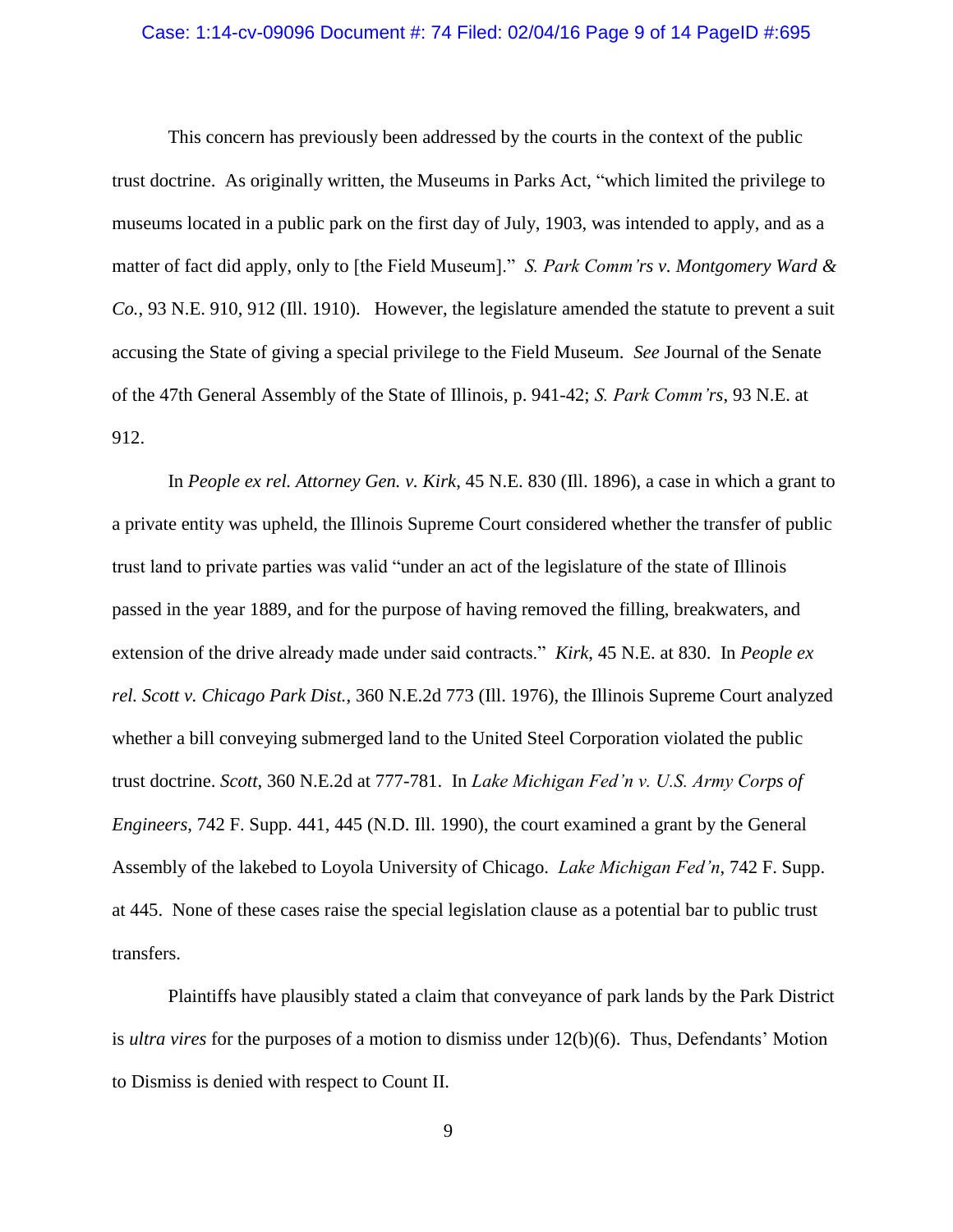## *Count III - Public Trust Claim*

In Count III of the FAC, Plaintiffs claim that Defendants are in breach of their duty to hold the property in trust for the people of Illinois.

The State of Illinois "holds title to submerged land, as is involved here, in trust for the people, and . . . in general the governmental powers over these lands will not be relinquished." *Scott*, 360 N.E.2d at 779. Under the public-trust doctrine, the State cannot "abdicate its trust over property in which the whole people are interested . . . so as to leave them entirely under the use and control of private parties." *Illinois Central R. Co.*, 146 U.S. at 453. State control over public lands cannot be relinquished "except as to such parcels as are used in promoting the interests of the public therein, or can be disposed of without any substantial impairment of the public interest in the lands and waters remaining." *Id.* The purpose "of the public trust doctrine is to police the legislature's disposition of public lands." *Lake Michigan Fed'n*, 742 F. Supp. at 446. "If courts were to rubber stamp legislative decisions, . . . , the doctrine would have no teeth. The legislature would have unfettered discretion to breach the public trust as long as it was able to articulate some gain to the public." *Id*. Plaintiffs claim that that the General Assembly has abdicated its trust responsibilities over the subject property by delegating their responsibility as trustees to the Park District. Plaintiffs further assert that only the General Assembly, as representative of all of the people of Illinois, has the authority to determine whether the use of the subject land is for the public benefit and that this determination cannot be delegated to a lesser representative body.

The General Assembly may convey public-trust land as long as the transfer is consistent with the public interest and does not impair the remaining lands and waters. *Droste v. Kerner*, 217 N.E.2d 73, 76 (Ill. 1966) ("The proper execution of this public trust with respect to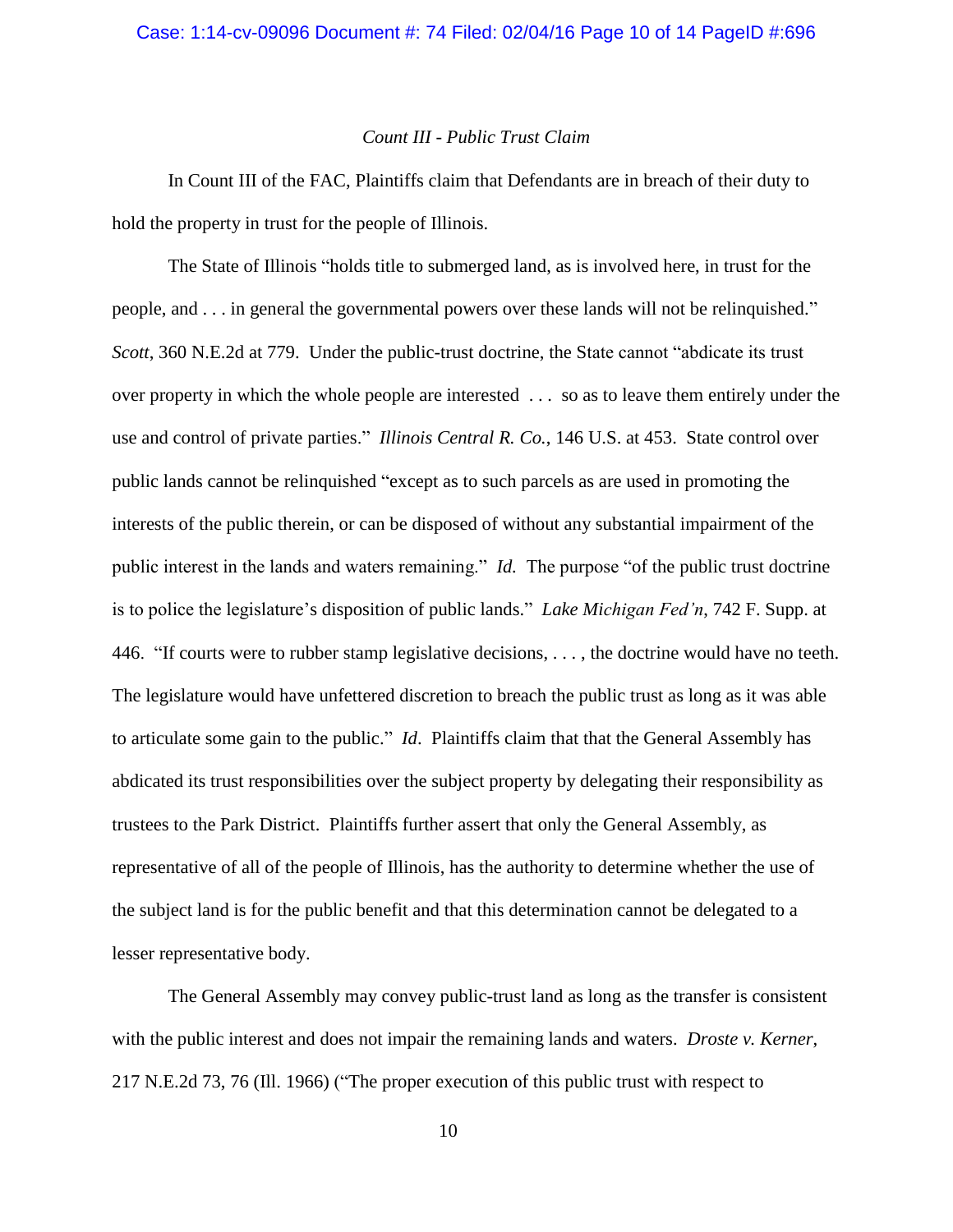#### Case: 1:14-cv-09096 Document #: 74 Filed: 02/04/16 Page 11 of 14 PageID #:697

submerged lands requires that the conveyance of any particular parcel to a shore owner be consistent with the public interest and not impair the interest of the public in the lands and waters remaining."). Courts have struck down legislative grants of public-trust land where the primary purpose is to benefit a private party. *Lake Michigan Fed'n*, 742 F. Supp. at 445.

Three basic principles can be distilled from this body of public trust case law. First, courts should be critical of attempts by the state to surrender valuable public resources to a private entity. . . . Second, the public trust is violated when the primary purpose of a legislative grant is to benefit a private interest. . . . Finally, any attempt by the state to relinquish its power over a public resource should be invalidated under the doctrine.

*Id.* at 445 (internal citations omitted).

Defendants argue that the Park District may lease land to the LMNA without violating the public-trust doctrine. Defendants first argue that the public-trust doctrine is not implicated because the Park District has conveyed leasehold rights, and not ownership rights, to the LMNA. The Ground Lease provides for a 99-year lease with two renewal options, also for 99 years. (Ground Lease, ¶ 3.1.) Subject to the Park District's police and regulatory powers, the LMNA "shall be entitled to . . . quiet possession and enjoyment of the Museum Site." (*Id.* ¶ 2.5.) At the expiration or termination of the lease, the LMNA will return the Museum Site to the Park District. (*Id.* 193.3.) The Ground Lease further provides that "this Lease conveys to Lucas" Museum of Narrative Art a leasehold estate in the Museum Site, and it is intended by the Park District and Lucas Museum of Narrative Art that the Park District shall be forever the holder of fee simple title to the Museum Site." (*Id.* ¶ 3.5.)

Defendants next argue that this situation is similar to the Illinois Supreme Court's decision in *Friends of Parks v. Chicago Park Dist.* However, in discussing the agreement between the Chicago Bears and the Park District, the court noted: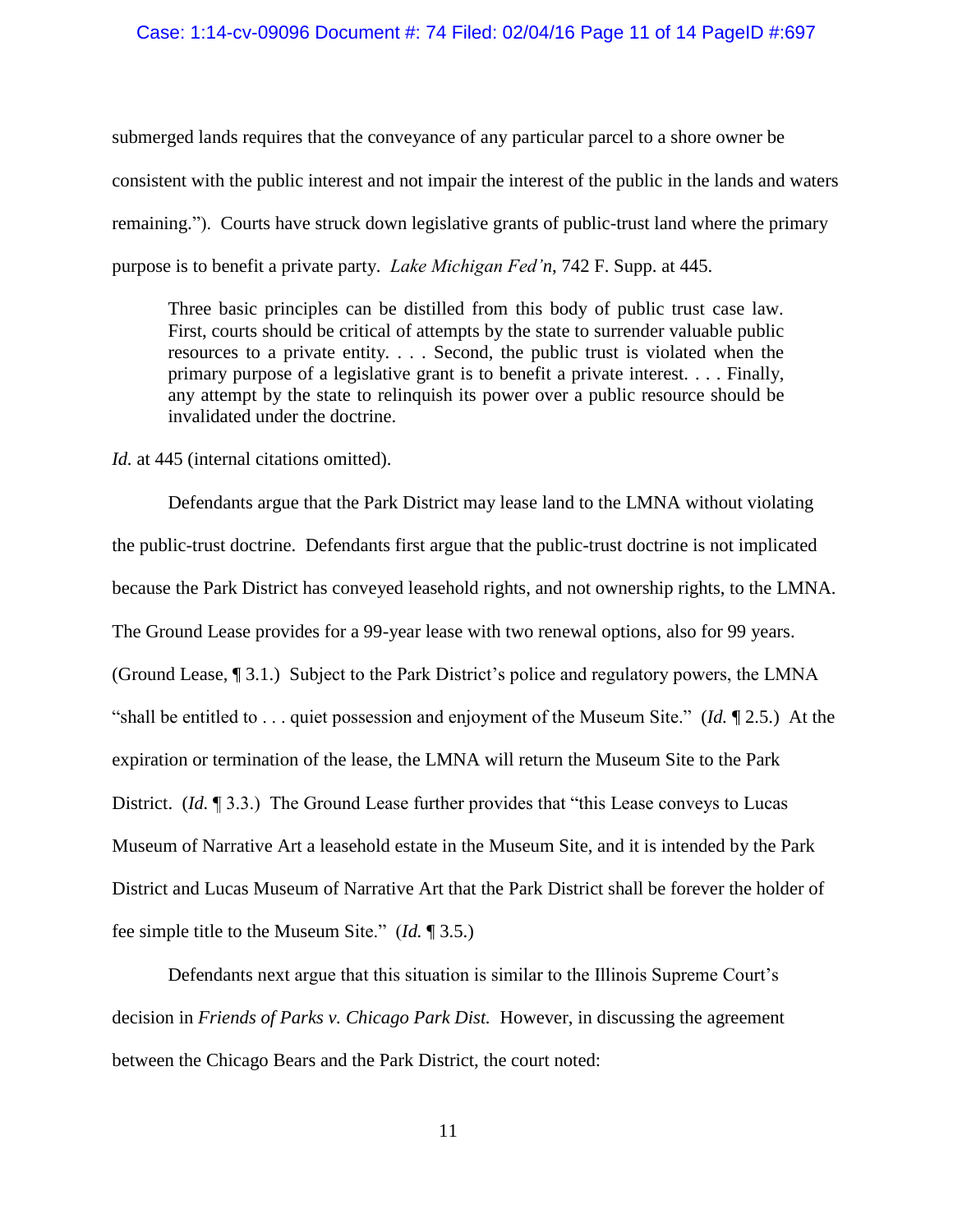The Park District is, and will remain, the owner of the Burnham Park property, including Soldier Field. Neither the Act, the implementing agreements, nor the project documents provide for a *conveyance* of the Soldier Field property to the Bears. There is no abdication of *control* of the property to the Bears.

*Friends of Parks v. Chicago Park Dist.*, 786 N.E.2d 161, 170 (Ill. 2003) (emphasis added). The Bears entered into a Permit and Operating Agreement with the Park District, allowing for the Bears to use Soldier Field for specific purposes; but Soldier Field itself was still owned and controlled by the Park District. In contrast, pursuant to the Ground Lease under consideration here, Museum is defined as "the museum building and related improvements, fixtures and facilities to be constructed or installed on the Museum Site by Lucas Museum of Narrative Art, pursuant to the terms and provisions of this Lease . . ., and which, during and upon completion *shall be owned by Lucas Museum of Narrative Art* for the Term of the Lease." (FAC Exh. A., p. 8) (emphasis added). *Friends of Parks* is not controlling in this instance.

Plaintiffs claim that a 99-year lease term is a "legal subterfuge" (Dkt. 77, p. 10) and, in effect, a surrender of ownership. In *Dep't of Pub. Works & Buildings v. Metro. Life Ins. Co.*, 192 N.E.2d 607 (Ill. App. Ct. 1963), an Illinois Appellate Court stated: "It is well established that lessees for years holding under a valid lease have such an interest in real property as to be classified as owners in the constitutional sense and are entitled to compensation for the taking of their interest in the property." *Dep't of Pub. Works & Buildings v. Metro. Life Ins. Co.*, 192 N.E.2d at 610. In *Pierce v. Pierce*, 23 N.E.2d 511 (Ill. 1954), the Illinois Supreme Court held that a 99-year lease may be the subject of a partition. *Pierce*, 123 N.E.2d at 511. These cases stand for the proposition that a long-term lease may convey an interest in real property.

Defendants argue that the public-trust doctrine is only implicated when public-trust property is "*completely conveyed* (title is entirely relinquished) to a private entity." (Dkt. 66,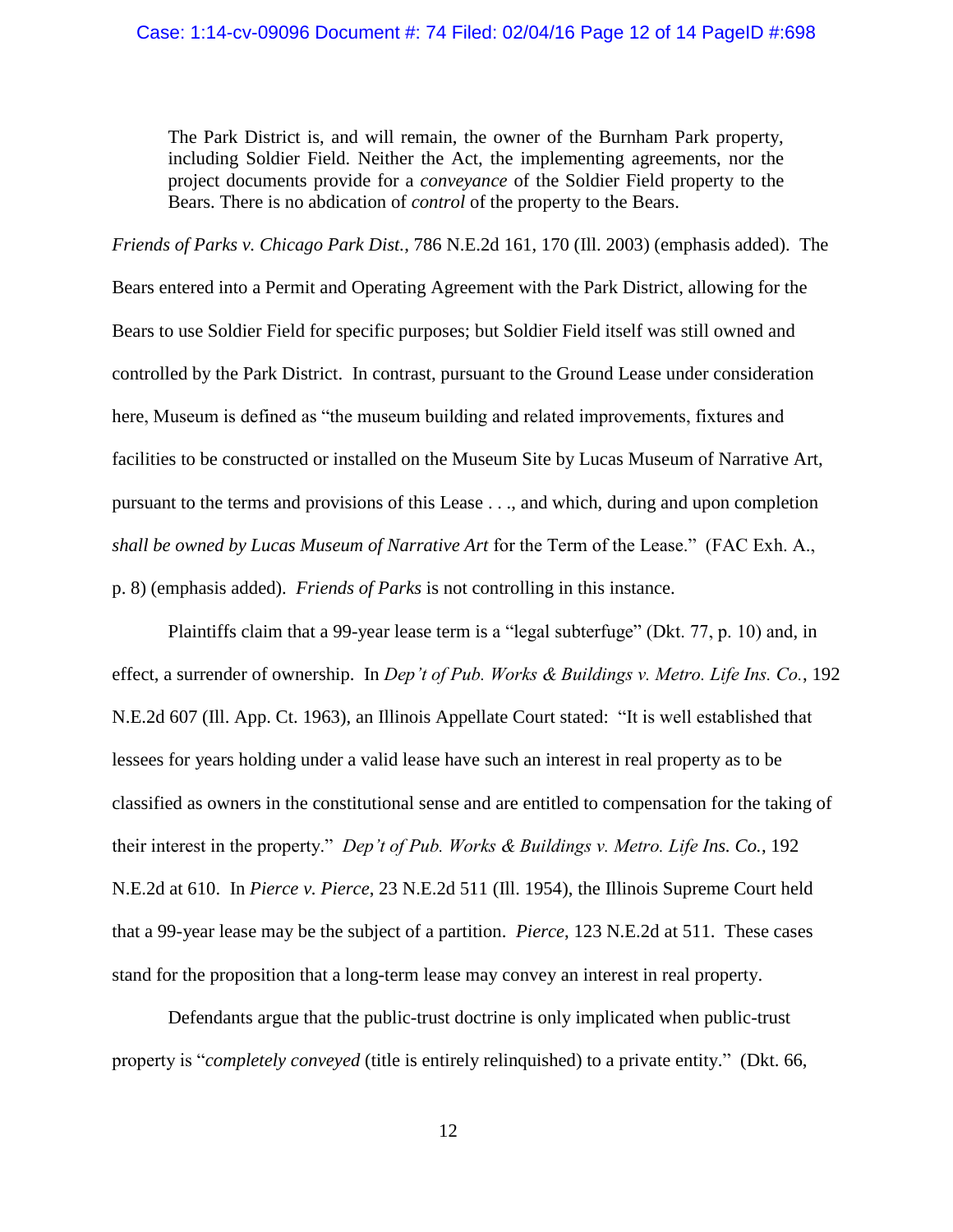### Case: 1:14-cv-09096 Document #: 74 Filed: 02/04/16 Page 13 of 14 PageID #:699

p. 12) (emphasis added).<sup>3</sup> But in *Illinois Central Railroad*, the Supreme Court spoke in broader terms of *control*:

Such abdication is not consistent with the exercise of that trust which requires the government of the state to preserve such waters for the use of the public. The trust devolving upon the state for the public, and which can only be discharged by the management and *control* of property in which the public has an interest, cannot be relinquished by a transfer of the property. The *control* of the state for the purposes of the trust can never be lost, except as to such parcels as are used in promoting the interests of the public therein, or can be disposed of without any substantial impairment of the public interest in the lands and waters remaining.

*Illinois Cent. R. Co.*, 146 U.S. at 453 (emphasis added). Plaintiffs sufficiently plead that the

Ground Lease effectively surrenders control of the Museum Site (FAC, ¶ 1) and places the

public-trust land "entirely beyond the direction and control of the state." *Id.* at 454.

Defendants also argue that the LMNA will primarily benefit the public and not a private interest. Plaintiffs have sufficiently pled that the proposed Museum is not for the benefit of the public but will impair public interest in the land and benefit the LMNA and promote private and/or commercial interests.<sup>4</sup> Moreover, as mentioned above, Defendants raise a question of fact in this regard not now properly considered. Plaintiffs have plausibly stated a claim for a violation of the public-trust doctrine. Thus, Defendants' Motion to Dismiss is denied with respect to Count III.

 $\overline{a}$ 

<sup>&</sup>lt;sup>3</sup> Conveyance includes a leasehold interest. A conveyance is "the voluntary transfer of a right or of property." Black's Law Dictionary (10th ed. 2014). A lease is "1. A contract by which a rightful possessor of real property *conveys* the right to use and occupy the property in exchange for consideration, usu. rent. . . ." *Id.* (emphasis added).

<sup>&</sup>lt;sup>4</sup> There is a balance between preservation of public-trust lands and encroaching upon those lands for the public good. *See Paepcke*, 263 N.E.2d at 21. However, courts must be skeptical with claims of public benefit; otherwise, "[t]he legislature would have unfettered discretion to breach the public trust as long as it was able to articulate some gain to the public." *Lake Michigan Fed'n*, 742 F. Supp. at 446. "Nor should the federal court carve out an exception to the law because the affected private party is a respectable non-profit entity." *Id.* at 449.